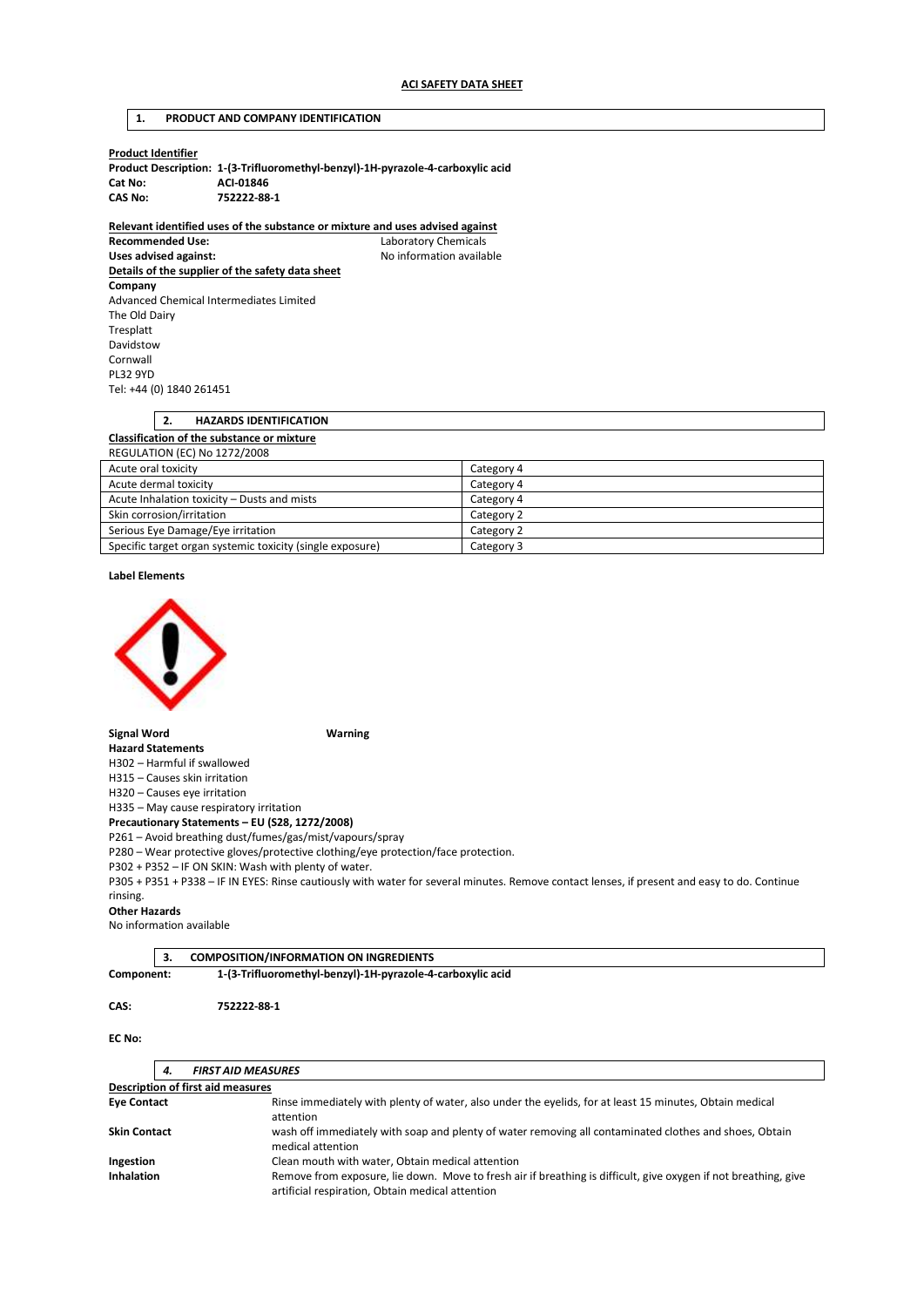# **5. FIRE-FIGHTING MEASURES**

## **Extinguishing media**

**Suitable Extinguishing Media** 

Water spray Carbon dioxide (CO2) Dry chemical foam

**Extinguishing media which must not be used for safety reasons** 

No information available

**Special hazards arising from the substance or mixture** 

Thermal decomposition can lead to release of irritating gases and vapours

# **Advice for fire-fighters**

As in any fire, wear self-contained breathing apparatus pressure-demand, MSHA/NIOSH (approved or equivalent) and full protective gear.

| 6.<br><b>ACCIDENTAL RELEASE MEASURES</b>                                      |                                                                                                                                             |  |
|-------------------------------------------------------------------------------|---------------------------------------------------------------------------------------------------------------------------------------------|--|
| Personal precautions, protective equipment and emergency procedures           |                                                                                                                                             |  |
| Ensure adequate ventilation                                                   |                                                                                                                                             |  |
| <b>Environmental precautions</b>                                              |                                                                                                                                             |  |
| Prevent further leakage or spillage if safe to do so                          |                                                                                                                                             |  |
| Methods and material for containment and cleaning up                          |                                                                                                                                             |  |
|                                                                               | Sweep up or spillage and collect in suitable container for disposal. Use suitable absorbent if required. Do not let this chemical enter the |  |
| environment                                                                   |                                                                                                                                             |  |
|                                                                               |                                                                                                                                             |  |
| <b>HANDLING AND STORAGE</b><br>7.                                             |                                                                                                                                             |  |
| <b>Precautions for Safe Handling</b>                                          |                                                                                                                                             |  |
|                                                                               | Avoid contact with skin and eyes. Do not breathe dust. Do not breathe vapours or spray mist. Do not ingest                                  |  |
| Conditions for Safe Storage, including any incompatibilities                  |                                                                                                                                             |  |
| Keep in a dry, cool and well-ventilated place. Keep container tightly closed. |                                                                                                                                             |  |
| <b>EXPOSURE CONTROLS/PERSONAL PROTECTION</b><br>8.                            |                                                                                                                                             |  |
| <b>Control Parameters</b>                                                     |                                                                                                                                             |  |
| <b>Exposure limits</b>                                                        | Not applicable                                                                                                                              |  |
| Derived No Effect Level (DNEL)                                                | No information available                                                                                                                    |  |
| <b>Predicted No Effect Concentration</b>                                      | No information available                                                                                                                    |  |
| (PNEC)                                                                        |                                                                                                                                             |  |
|                                                                               |                                                                                                                                             |  |
| <b>Exposure Controls</b>                                                      |                                                                                                                                             |  |
| <b>Engineering Measures</b>                                                   | Ensure adequate ventilation, especially in confined areas. Ensure that eyewash stations                                                     |  |
|                                                                               | and safety showers are close to workstation location.                                                                                       |  |
| <b>Personal Protective Equipment</b>                                          |                                                                                                                                             |  |
| Eye protection<br>1.                                                          | Goggles                                                                                                                                     |  |
| <b>Hand protection</b><br>2.                                                  | Protective gloves                                                                                                                           |  |
| Skin and body protection<br>3.                                                | Wear appropriate protective gloves and clothing to prevent skin exposure                                                                    |  |
| <b>Respiratory protection</b><br>4.                                           | Follow the OSHA respirator regulations found in 29 CFR 1910.134 OR European Standard                                                        |  |
|                                                                               | EN 149. Use a NIOSH/MSHA or European Standard EN 149 approved respirator                                                                    |  |
|                                                                               | if exposure limits are exceeded or if irritation or other symptoms are experienced.                                                         |  |
| <b>Hygiene Measures</b>                                                       | Handle in accordance with good industrial hygiene practice                                                                                  |  |
| <b>Environmental Exposure Controls</b>                                        | No information available                                                                                                                    |  |
|                                                                               |                                                                                                                                             |  |

### **9. PHYSICAL AND CHEMICAL PROPERTIES**

| <b>Physical State</b>      | Solid       |
|----------------------------|-------------|
| Appearance                 | White       |
| <b>Boiling Point/Range</b> |             |
| <b>Melting Point/Range</b> |             |
| <b>Flash Point</b>         |             |
| <b>Molecular Formula</b>   | C12H9F3N2O2 |
| <b>Molecular Weight</b>    | 270.21      |
|                            |             |

# **10. STABILITY AND REACTIVITY**

**Reactivity Chemical Stability**  Stable under normal conditions **Possibility of Hazardous Reactions**  Hazardous Polymerization and the Society of the No information available<br>Hazardous Reactions available No information available No information available **Conditions to Avoid**  Incompatible products. Heat. **Incompatible Materials**  Acids, bases, strong oxidizing agents, strong reducing agents, **Hazardous Decomposition Products**  In combustion emits toxic fumes.